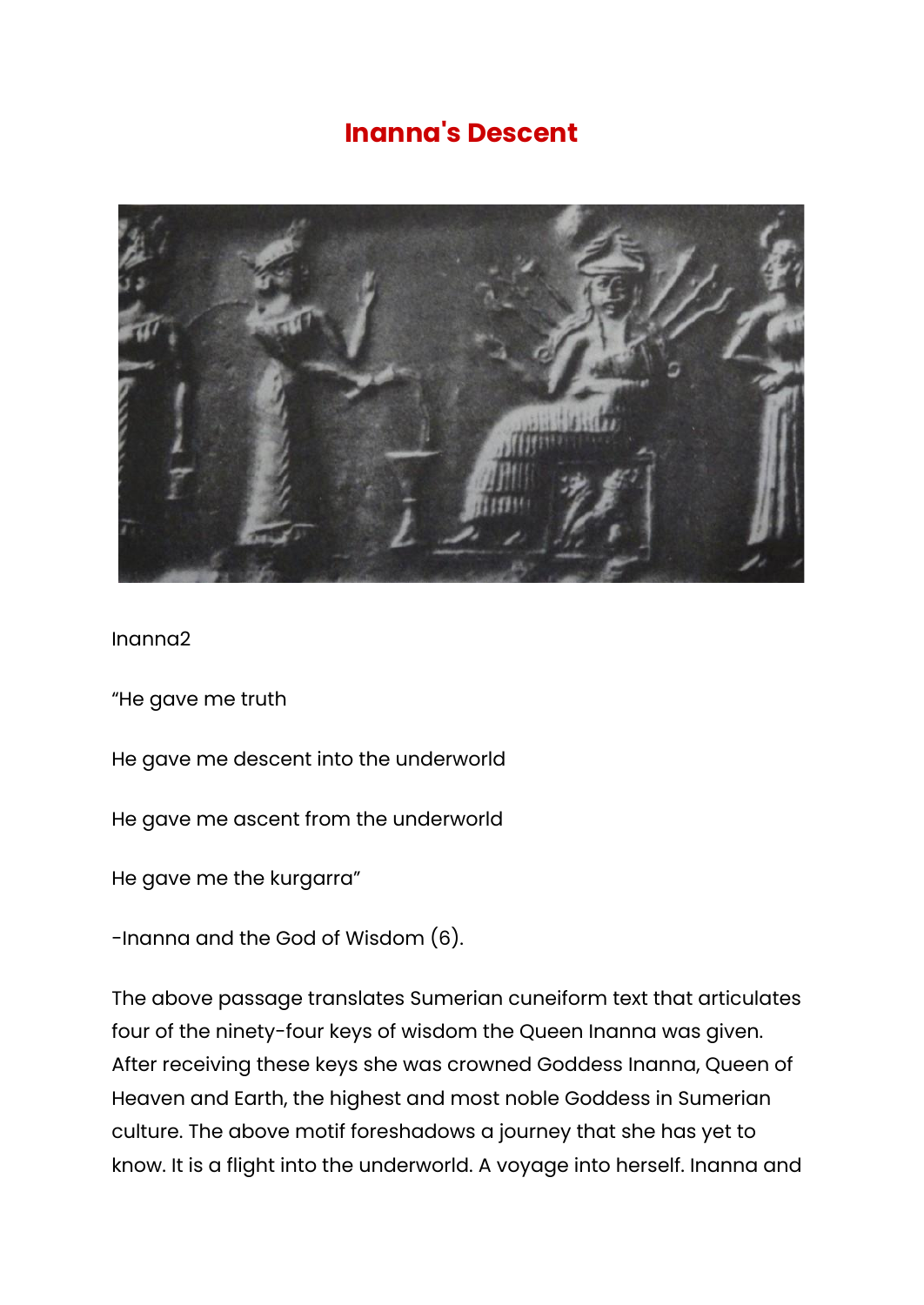her descent are symbolic of the travels that many women go through. It is the exploration to those places we deny are a part of ourselves. The expedition to the underworld is the derivation into the Other. The excursion to the Shadow that we deny. The crossing to the abject that we reject and makes us so uncomfortable. It is a pilgrimage that we must take, as did Inanna, if we are ever to ascend. It is the odyssey that we must be willing to partake if we are ever to truly know the truth of ourselves.

As women we may not have a consensus on what falls under the realm of the divine feminine. We may not even know what is truly feminine because our lives and our conditioning have been so abstracted. Our Judeo-Christian religious institutions are built on a subversive ideology that exalts and celebrates male images. It is a male god that is celebrated, venerated, and feared. The images we comprehend on deep, intuitive levels focus on God as Father. This God as Father image creates and legitimizes the authority of men and reinforce the subjugation of women. They create a feeling that beckons deep into your bones, right down to your DNA, that to be a woman is to be lacking. To be a woman is to hold power that is only receptive, solely passive, and achingly quiet. Female power is ultimately seen in its most limiting terms. (1)

Women are led to believe that they must behave in the limiting examples of patriarchal power they do see if they are ever to feel a sense of wholeness. As daughters of our fathers we wear masks of what we think is appropriate behavior. To the outside world we are pleasant and rational. Conceptual and abstract. We achieve and succeed in the rat race, yet on the inside may find ourselves filled with self hatred and loathing because we can never match the masculine, honored ideal that is so deeply ingrained within us. This path of "acting male" can lead to an even greater emptiness. Conversely, we may become overly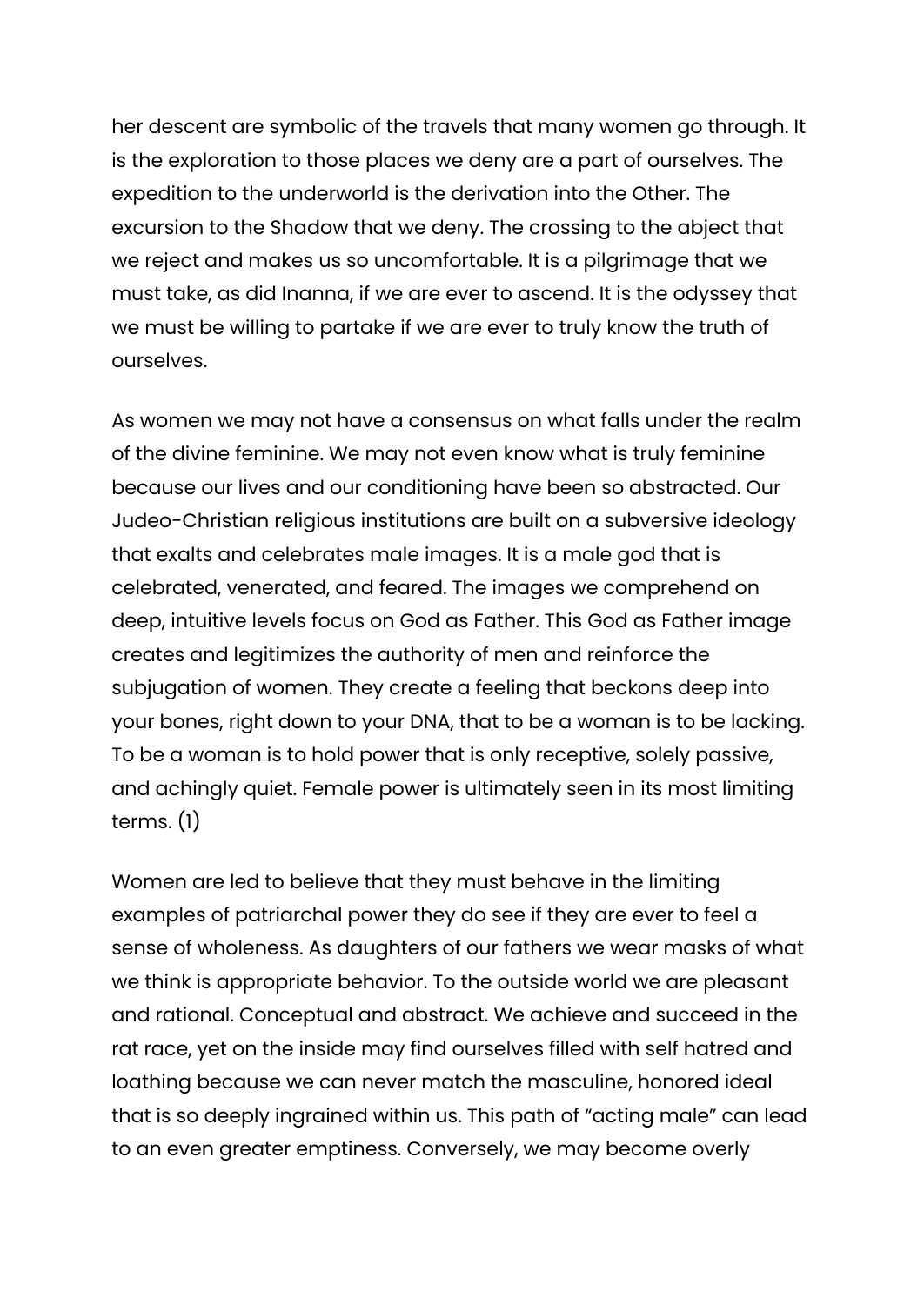identified with male energy. This can lead to what has been identified by Freud as "penis envy" or over identification with Jung's concept of the "inner-animus". All in our search for power and validation. (7).

A significant aspect of our own personal journey of descent involves a confrontation with our inner patriarch. This inner patriarch can be classified as Freud's Super Ego. It is the voice of "God the Father" that we have incorporated as part of our psyche. When we first confront the inner patriarch things begin to fall apart. Women become so conditioned to live along safe, set out patterns and acceptable ways of behaving. We take on patriarchal ideals as our own. Then the shattering comes. The reckoning. The beginning of the descent. We are challenging and questioning the Super-Ego. We are confronting the truth we have previously blindly accepted and known. (7).

Like Inanna, we are called on to begin removing our veils, one at a time. Each one representing something within us that has held onto the paradigm we are born into. Inner symbols of our status, intellectual and career achievements, sensuality, sexuality, financial security, even physical dominance, and lineage appear to be stripped from us (6). Each layer of adornment representing a deeper step into the unconscious, a deeper level into the core of the hidden self, a more cavernous move toward the Other. We are left bare and frightened. The loss of our previously accepted indoctrination into the hegemony leaves us scared, chaotic, and messy. It is within this state that the other aspect of our previously rejected inner divine feminine can be birthed. It is only by unveiling to the very core of our beings that we can find the great Goddess within us. (7).

The feminine is by nature empty, receptive, and responsive. As such, there exists the instinctual calling that seeks to fill this emptiness. In her search for a love she can feel in her body and bones, a love she can feel to the deepest depths of her being, a woman will choose to smother the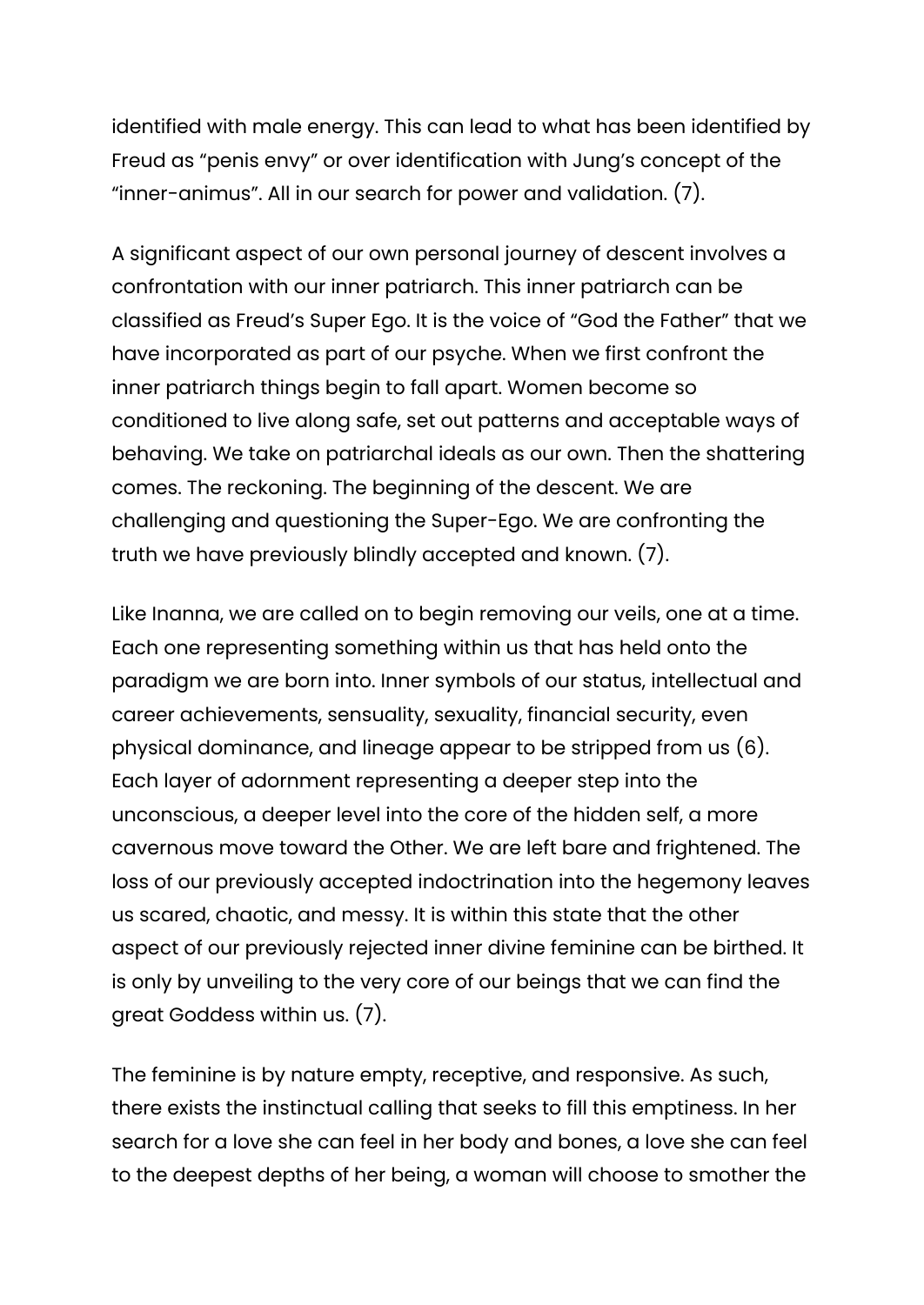men closest to her even if these men are abusive or inappropriate. She is in search of something, anything, to worship. Failing romantic companionship, a woman may use sex, food, shopping, and other sensual pleasures that will allow her to avoid the emptiness. It is an emptiness that can leave a painful vacancy. She continues to search outside of herself to fill this desert. As long as she looks outside she remains empty. It is an emptiness that only the divine can fill. (2)

Cognizance of this space can come suddenly, forcefully, and dramatically. This awareness can leave a woman running from herself. In her craving to fill this void, and in the absence of the Goddess within as divine inspiration, a woman may surrender her power and her identity to any man who brings her sexual contentment or rapturous physical joining. Her dependency becomes abject. At once the thing she most craves and also the thing she most rejects as an aspect of her psyche (7).

In this receptive, responsive state we do not experience borders between ourselves and the rest of the world. As the Shadow has broken through into the psyche, so does out identity break into the outer world. There is no longer a clear, distinct Self. The Self that was known is gone. Those barriers within that allowed the Other to exist are gone. We are immersed in the Other. The Other becomes the Self. The Self is in reception to the Other. A deep empathy and symbiosis prevails. We are able to share in an emotional exchange unknown to us. This takes place within and without. We are raw in our interactions and in our relationships. For the self-centered, self-initiating individual who has taken on the values of our forefathers, this break of boundaries is frightening, revolutionary, new. We have reached the seat of the rejected Goddess within. We are face to face in encounter with the suppressed feminine consciousness. (7)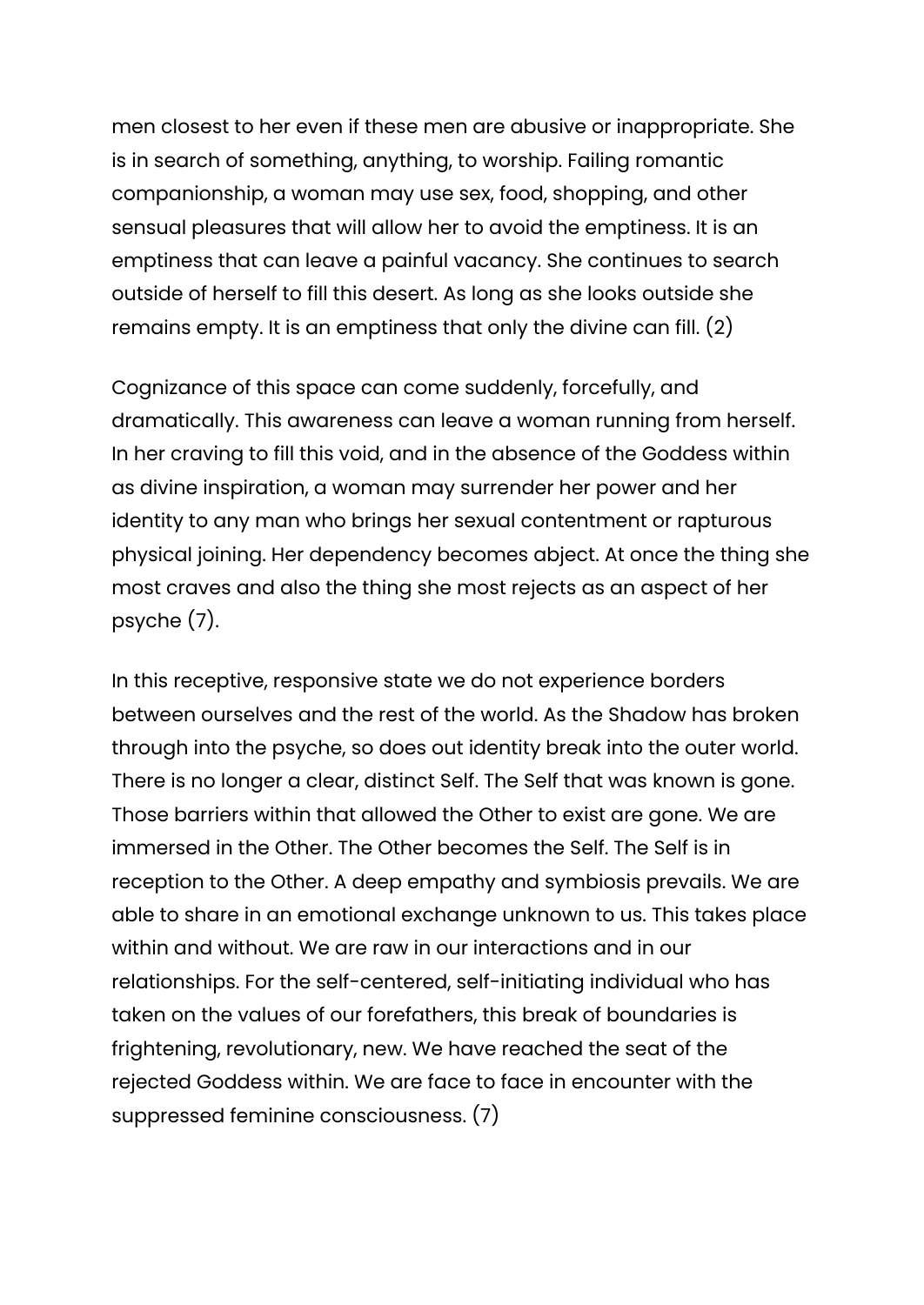When women are alone and in the depths of our depression, we may think only of our irrational descent and not equate it with potency at all. There is a form of female power that is best articulated by the descent of Inanna. At first this potentiality and its energy are misunderstood. Suddenly we have aspects of our unconscious manifesting into our conscious and creating havoc. They manifest in ways that cause us to feel compulsive, rebellious, and confrontational. We are animalistic, primal, infantile, instinctive, devouring, and destroying. We are ashamed of the ways of our misbehaving. In the midst of this chaos we may not recognize that what is happening is divine. It is a call to power. A power that comes from being willing to discover those places within us that feel deeply and truly. Those aspects of our being that hold our fears and most fundamental hurts. This is the late-night call from the Goddess. This is the plunge into the Shadow. This is the encounter with the abject. (7)

The abject is that which we at once implore and yet reject. Importune yet refuse. Appeal and also squash. Exhort and additionally decline. Request and equally macerate. Petition and at the same time nauseate. It is what we want and elicit, and yet reject and repel. The abject is that part of our psyche that we want nothing to do with. Yet we court the abject like a dangerous lover we know is bad for us. So thrilling, scary, desirous, repulsive, lascivious, and disgusting is the underside of our consciousness. That which the Other within holds is begging, through is scandalous invite, for courtship. There is nothing like those aspects within us that we reject that let us know exactly who we are and what it is that we want. (5)

There is nothing there that seems even remotely familiar. Nothing there that we think we would want to know. These dreams, these visions, these knowings. These masochistic urges, these pleas for fulfillment, this pain. We cannot help but know it if we are ever to know ourselves. To get to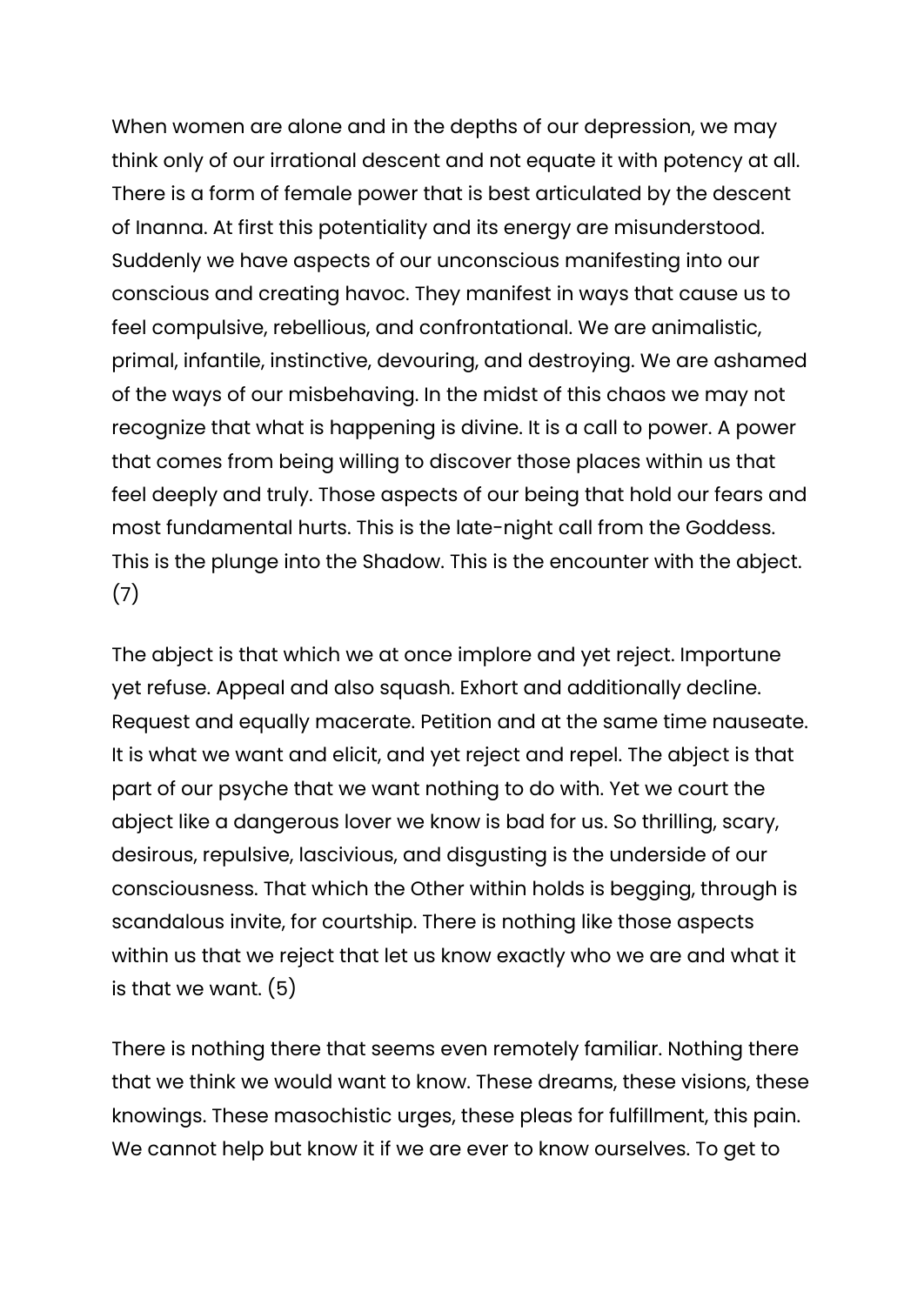this place of entanglement, this place of seducing those parts within ourselves that we reject, requires us to release all attachments. Sometimes this process is violent, chaotic, and purging. Like the shedding of all of Inanna's upper world symbols, we may find ourselves physically ill. But we are compelled to release them (5). We may, as Inanna, ask why this is necessary. But the answers do not come. The ways of the underworld cannot be questioned (6). We sense this within us. We are filled with fear for we do not know what this journey holds for us. We hate everyone and everything as we are driven deeper within. We appear dazed and irrational. We forge even deeper. We get honest with ourselves about the complexities of our relationships. Our fathers. We throw up. Our mothers. We bleed. Our selves. We are maniacal. The fear is unbearable. In the middle of this orgy of disorder, we encounter the abject (5). In the midst of it all, towards the very depths of it all, we become just like Inanna. We die in the encounter with our inner horror. We die to ourselves.

We must be willing to sacrifice all we think we are for the unknown of what we may be. This is not a process undertaken easily, for with it comes great pain. The guilt associated with allowing ourselves to feel this pain is immense. We are selfish, childish, and incoherent to those around us who live and trust the superego/ animus/ patriarchal ideal. We may not even be aware that a change is needed. Eventually we get to the point where we recognize that sacrifices must be made if we are ever to heal and receive our truth. Inanna knew that her worldly adornments must be sacrificed. There are parts of us that must be sacrificed if we are ever to move beyond this intense discomfort. The comforts of our old identity are substantial, but the pain is just too enormous for things to stay the same. And the pain will be great. If there isn't great pain, there will not be great motivation. The type of motivation needed for a great rebirth. (7)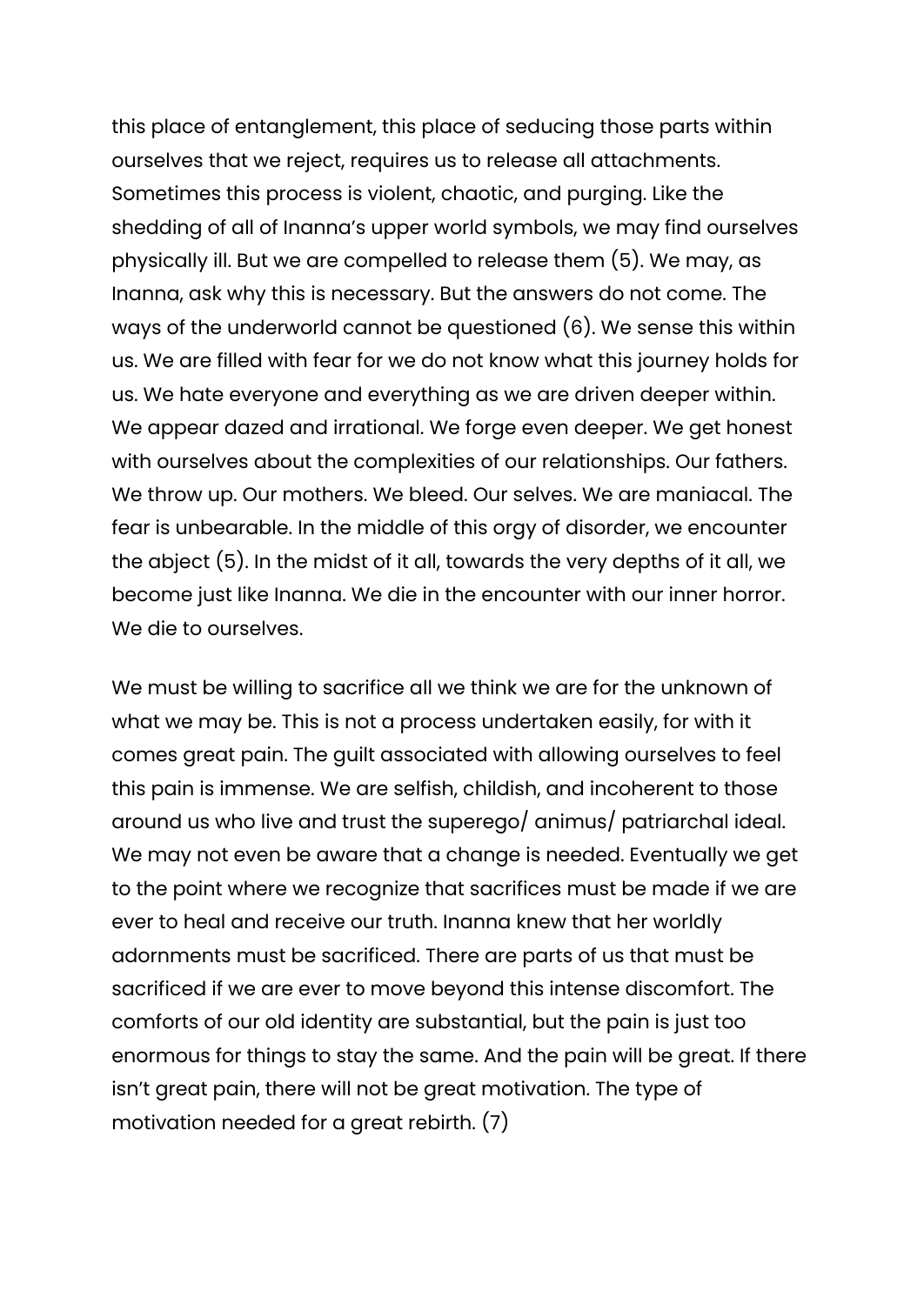We live for so long with notions of right and wrong, concepts of goodness and unsoundness, abstractions of virtue and fallaciousness, theories of morality and faults, beliefs of ethics and honesty, and convictions of suitability and nefariousness. But we are now at a point beyond these notions. The God of our fathers has failed us. We are purging. We are having our own personal encounter with evil. This is a wickedness that is arising within us that we do not understand. It is an experience marked with sinfulness and transgression. We reach the far side of self-murder. Then comes our salvation. Beyond annihilation lies our self-respect. We have reached unison with Elysium. (4)

We have descended to the very depths of our being as we undressed and surrender every earthly veil. And now we rise. The promised land is assured through the varied paths we choose towards our own decreed ascent (4). As Inanna hung rotting and hanging on a hook, we lay decayed from having acknowledged the evil within. There were three factors that contributed to Inanna's restoration and ascent from the underworld. The first two are the food of life and the water of life. These had to be sprinkled on Inanna's body to insure her rebirth. Inanna required messengers from above be sent to carry the nourishment that would assure her renewal. The God of Wisdom sends a kurgarra and a galatur. These are creatures who are instinct- based and non-sexual. As masterful mourners they are endowed with the gifts of empathy and imagination. They possess the ability to mirror the sense of sadness that pervades the underworld (6). Analogously, there are three factors that contribute to our restitution and our personal ascension: narrative assimilation, functional action, and forgiveness. (4)

Narrative assimilation occurs at the level of the mind, the food of life. This is using the rational abilities to discern between each piece of abhorrent beauty, disgusting glamour, repulsive appeal, and wicked allure within us. We are dissecting and making intellectual sense of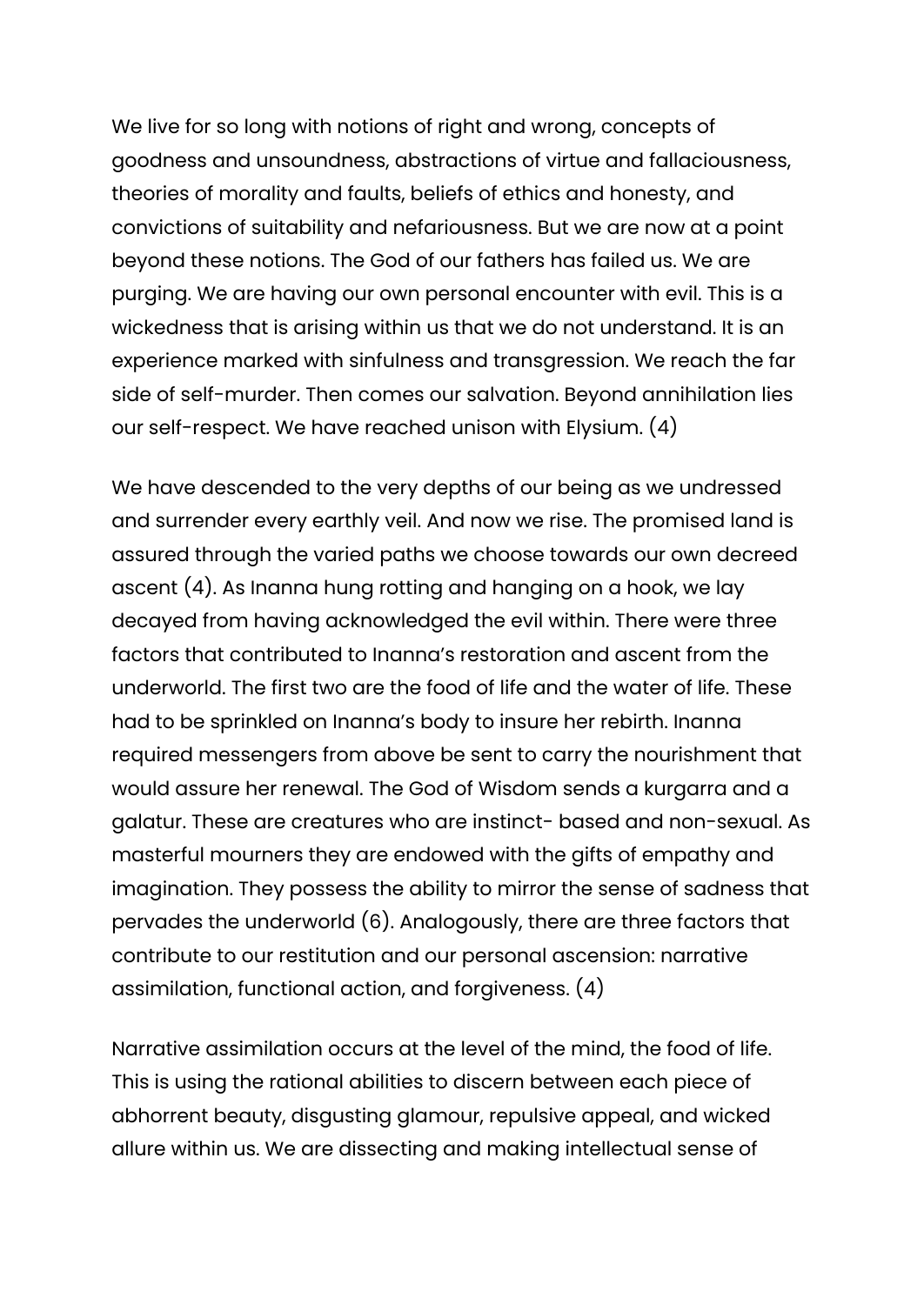what we have found and continue to find. We may speak to someone to help us with our integration. We may devour books that speak to our process. We are attaining wisdom that comes from using the mental capabilities for acumen. As gut retching and body centered our experiences may be, the shift towards the strengths and rationality within the mind can provide balance and comfort. We transfer the visceral experience of our inner evil to the realm of analysis. (4)

In our intellectual pondering we do not abandon the very deep-rooted experiences we are having. We do not participate in intellectual stimulation and mental reasoning for authentication in and of themselves. We may do it because we want to challenge ourselves. We may partake in intellectual abstractions as a defensive mechanism in response to the pain we are feeling. At the root of our considerations exists a real yearning to know ourselves and the nature of our inner Other better. We take a stand against the rage within with our minds in the absolute faith that our current descent will lead to an ascent (4). Though we feel like Inanna on the hook, rotting away, there is a part of us that knows help is coming (6). That help involves cultivating the strength of our minds as an active force intent on assimilating and healing this abhorrence that has come forth in demand of our attention. Sometimes, in the midst of the madness, we may not even be aware that we can challenge. We may not even be aware that within us lies the aptness to question the validity of our sole experience. This intellectual exploration is not taken with the intention of impartiality. Our experiences during this time are entirely our own, and thus subjective and deeply personal. But this process is important because it gives us as women the ability to create a narrative that shall bear witness to our path of rebirth. As individuals, we find ourselves at the very beginning of formulating the great mythology of our own lives (4).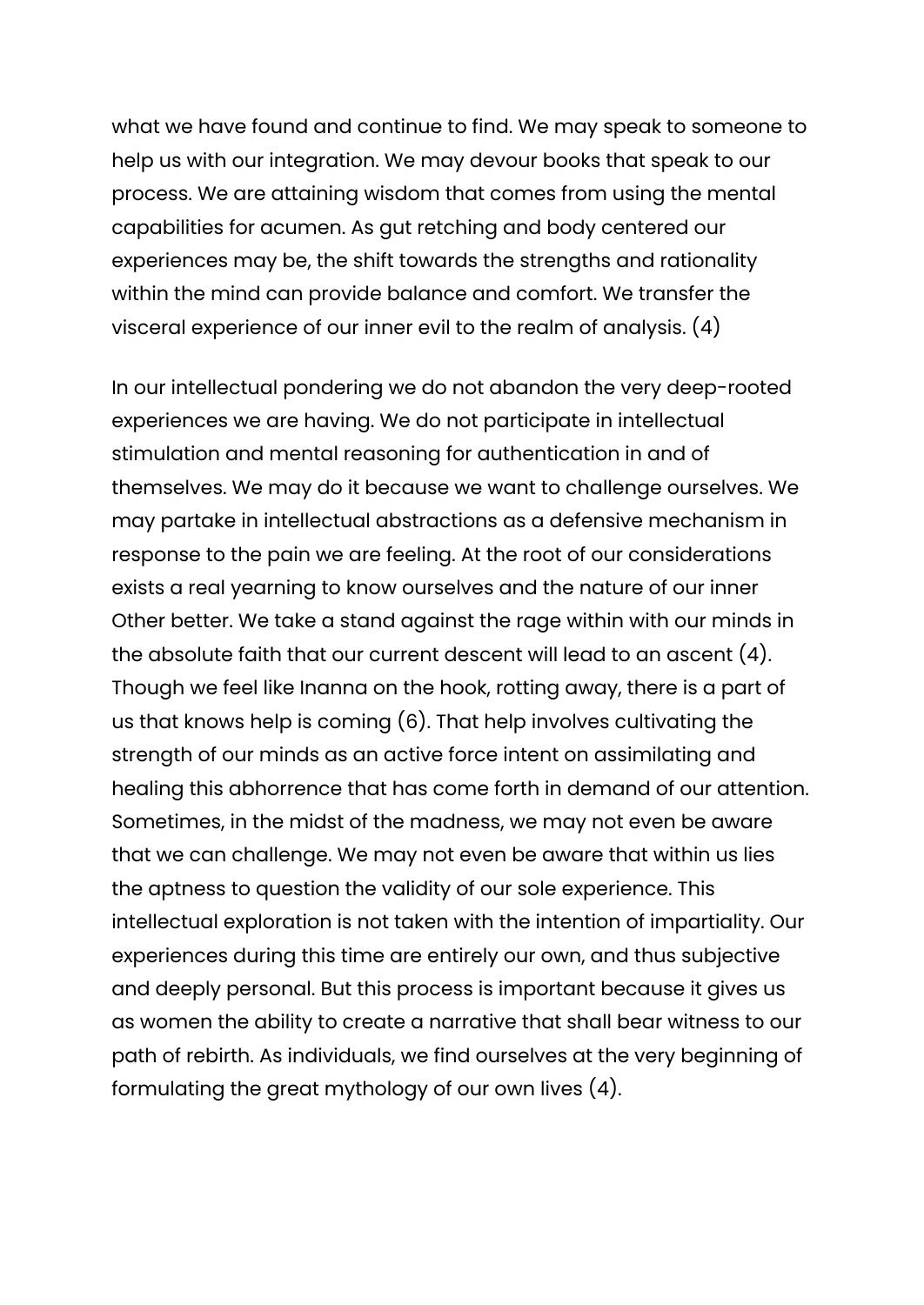Purposeful action is the water of life. This is freeing your energy. Just as we cannot survive without the flow of water through our bodies, so our healing requires movement. Our experience with the abject within was not solely an intellectual process. Our descent into the Shadow-Other within the depths our psyche is not simply something that we thought through. It is something that reached to us and into us, to the very depths of our core. To the extent to which we were rocked and shocked, shaken and trembled, we will be required to revolutionize ourselves free. This is a process that takes place in the realm of body. To the level with which we surrendered our power is the same depths with which we will be required to be empowered. It is here that we acknowledge the deep-seated effects of our trauma. This is going beyond making sense of what our passage entailed. This is complete revolt. It is at this level that we kick, scream, dance, sing. We are moving beyond helplessness, guilt, victimization, and mental replays towards true reformation. This is catharsis (4).

This step moves us out of melancholia and into mourning. The differences may appear subtle but are distinct. In melancholia our focus is centered in on ourselves. We place ourselves under attack. We hold ourselves with little regard. We are blaming an inherent self-worthlessness as the cause for our discontent. The chaos of our encounter with the abject within has been so absorbing that we may have lost any interest in interacting with the world. In melancholia we were caught in a pattern of blaming ourselves for what is contained in our Shadow-Other. We think that there is something fundamentally wrong with us. The vicious cycle of helplessness, guilt, victimization, and mental replays only reinforce the assertion that perhaps there is something inherently unlovable about us. Melancholia manifests as self-hatred. (3)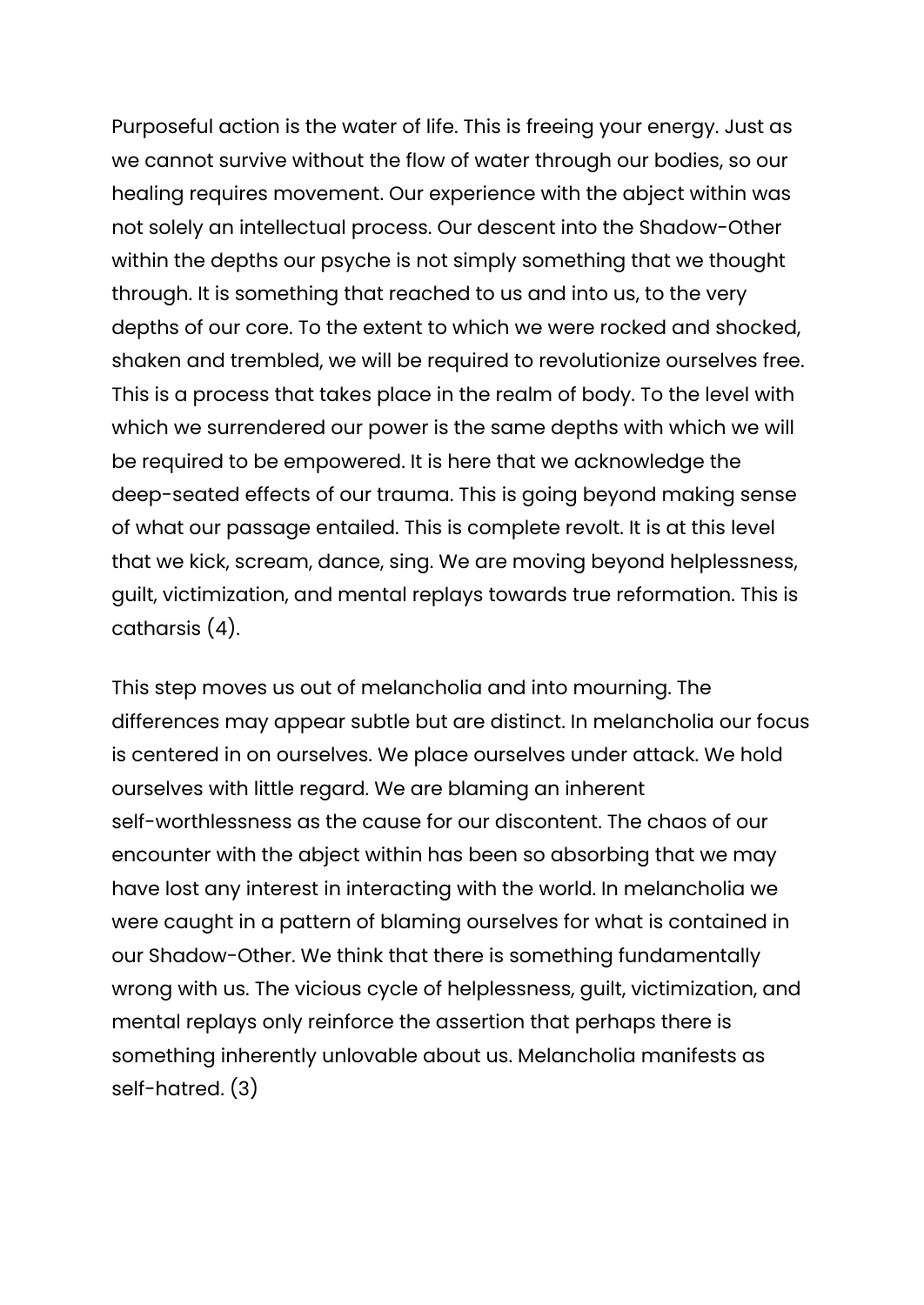Mourning allows us to acknowledge the loss we are experiencing. Whether that loss was an image we held of someone from our childhoods, the lose of our old identity as unquestioning daughters of the patriarchy, or some other illusion we lived under, our process is still a very painful one. We may not be interested in the outside world and are still confronting the Shadow-Other, but the self-hatred is diminished. We can grieve for who we were and may no longer ever be, for our awareness will no longer allow ignorance. Through our intellectual efforts to abstractualize our inner findings we began the process of welcoming cathartic energy. The introduction of cathartic energy brings with it the promise of healing. (3)

It is only once we have reached catharsis can we truly mourn. Mourn for the person we thought we were. Cry for the ways we held ourselves back. Allow sorrow for the pains we suffered. Bemoan the ugliness we accepted. Deplore the evils we incorporated. It is through this cleansing that a new awareness can be achieved. The recognition that regardless of what previous paths were traveled, they do not have to determine future avenues. Despite the horrors lived, whether those horrors took place in our lives or solely within our psyches and spirits, now we can choose to forge a new trajectory (4). Our descent begins to teach us more of the glorious women we were created to be, not the previously subjugated young daughters of patriarchy that we had been conditioned to be (7). We are able to detach ourselves from the obsession of rethinking and reevaluating the pains and barbarity of where we were. We can move towards the freedom of freed energy. We remove ourselves from the endless cycles of requital, retribution, and vengeance. These endless circular roads drive us away from ourselves by reinforcing the already purged aspects of our psyche. The same abject, when first encountered, immobilized us. Now we are awakened. Back in our bodies, we are compelled and spurned into action that triumphs over the adversity of the underworld (4).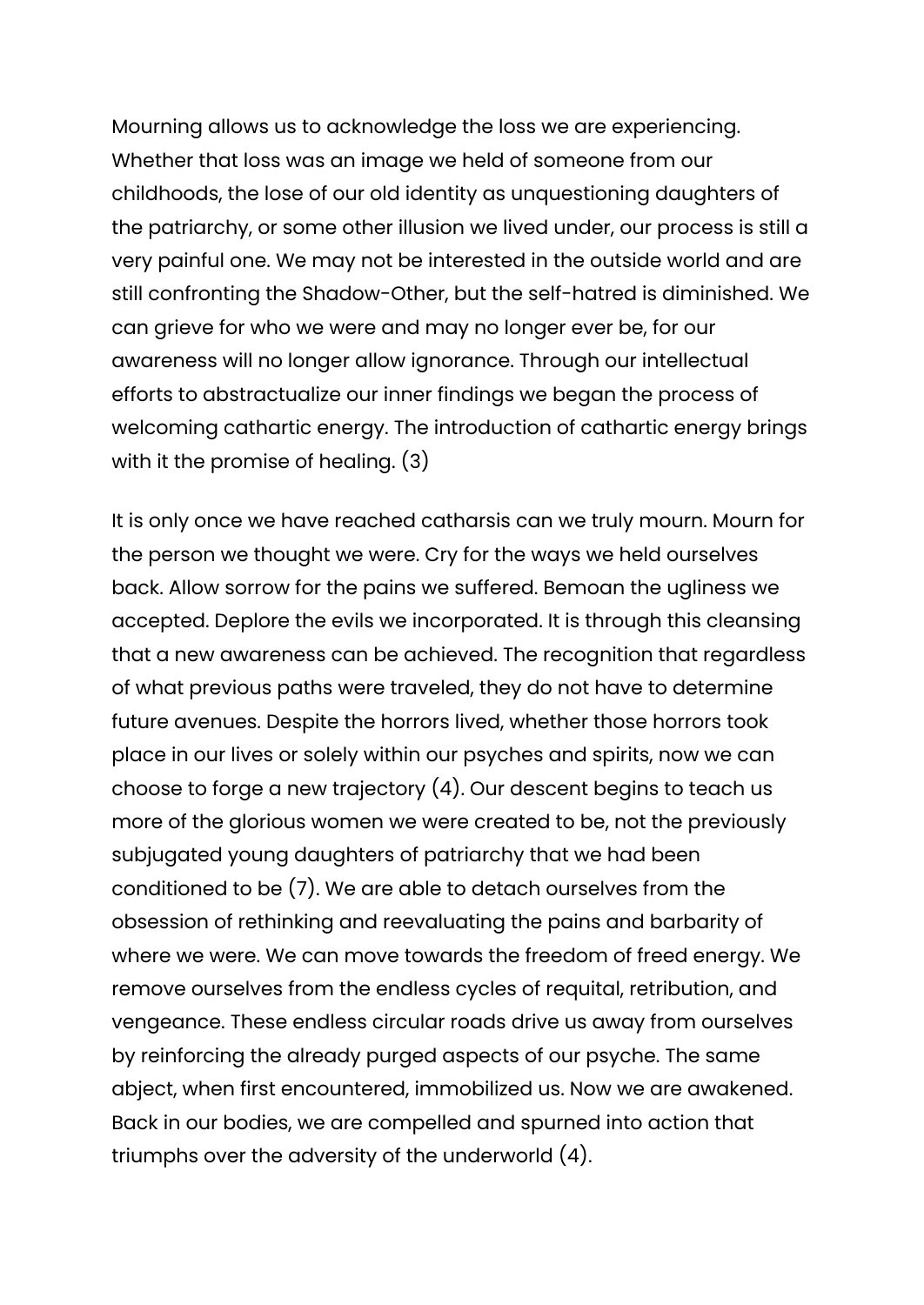Catharsis does not mean that we are suddenly forgetful of all that we have witnessed and all that we have experienced. The abject, loathsome, ugliness within has not magically vanished. That is not possible for we are forever changed through our interaction with the Shadow-Other. There is no turning back, nor would we want to. We are disinfected and decontaminated through this process. We have found the survivor within and would never give her up. This stage of mourning is not about going into victim mode. Far from it. We are now learning to live with the acknowledged abject within us. We are learning to identify and rename our trials and inner demons so that we can persevere. Who we are may not be clear as of yet, but we know that we are stronger than we knew ourselves to be. Though our correspondence with all that we once never thought was within us we shall bequeath a new life. From the remnants of our pain we shall leave a legacy. (4)

The repugnant things we have found within us are not something to be reasoned or rationalized away. It is not as simple as that nor would we want it to be (4). Inanna was called below out of a desire to acknowledge the passing of a relative (6). There was a part of us that was called to the great below. We were directed towards the lurid within us for it held allure. The abject was attractive to us. This has to be acknowledged. On an instinctual level we were fascinated. We moved towards the unconscious by the request of our spirit to heal at the most deepest levels. Our suffering may seem unfair, unjust. Many times it is. What came forth were the pains that were visited on us. Sometimes we are led to consider the pain we had visited on others. But now we are seeking reconciliation. Solutions may not be found. It is not even about exposition at this point. In catharsis we are learning to dialogue with the Shadow and reach collaboration within the depths of our psyche and body from which it arose. (4)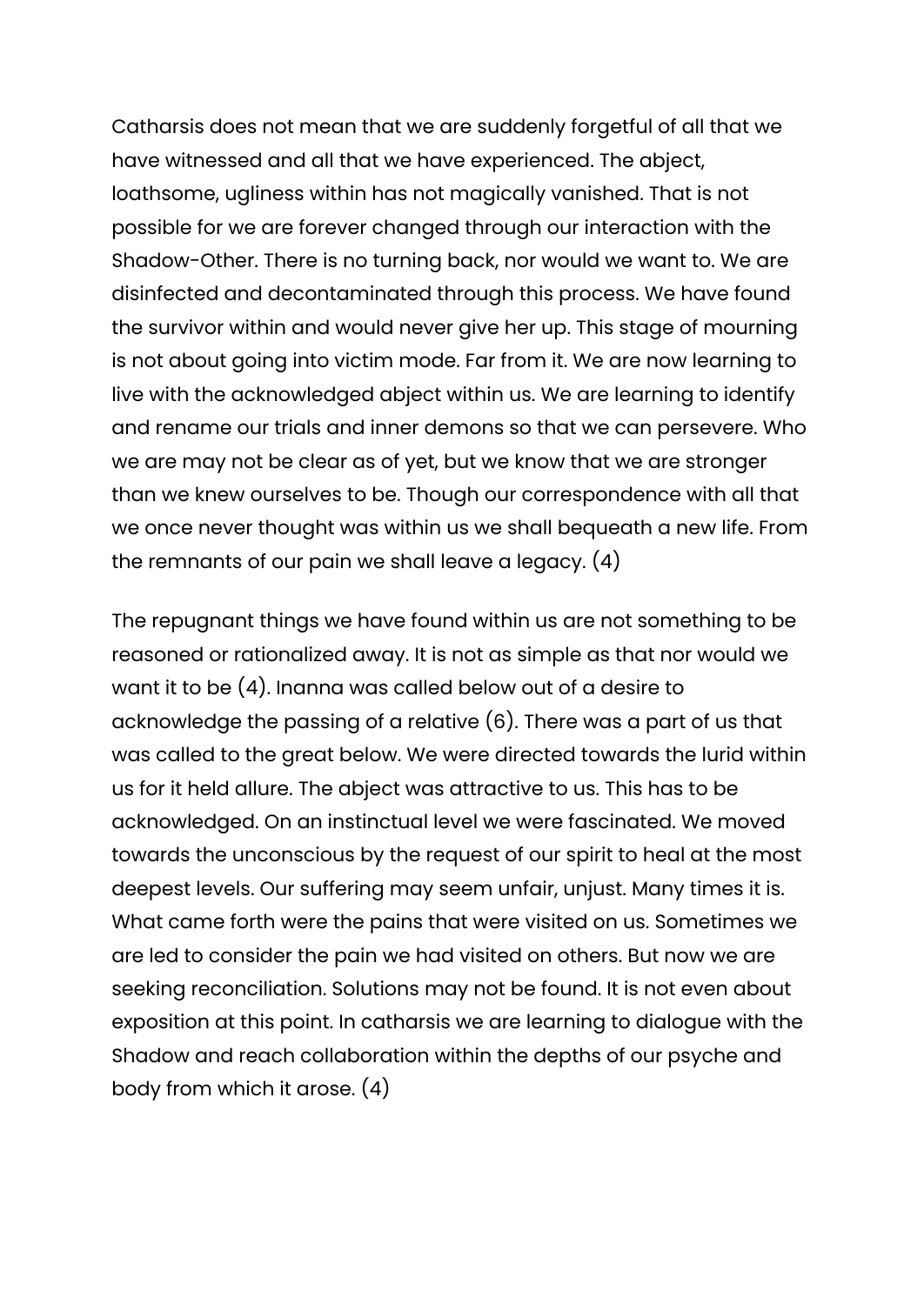We have danced with ablution. Sang with abreaction. Cried with cleansing. Descanted through expurgation. Screamed in the midst of abolition. Kicked with purgation. Breathed with purification. After all this, after the food and water of life has been sprinkled on us and we are reawakened, Like Inanna, we are ready for the Kurgarra. We have consumed food for thought. Danced with the waters of catharsis. Now we embrace the Kurgarra and reach the point of forgiveness. Of all the steps we have taken towards consolidation, pardon may the most difficult for it requires a new level of empathy towards ourselves. Forgiveness requires self-honesty and courage. (4)

We are being asked at this point to revisit our Shadow with fresh eyes. We are moved to encounter the abject with a different perspective. We want to be free of its mindless and hold on us. So we enter the phenomenon of pardon. With all its complexities and imprisonments. With all its promises and failures. The promise of extenuation is a marvel only because we move beyond what we previously knew about analytical deciphering and seeking excesses. We move further than intellectual narration and justification. There appears to be a certain superficiality about forgiveness considering that the monstrosity we are addressing doesn't seem to require it. Forgiveness does not make sense unless and until we actually do it. Before we reach this state it is the last thing we want to do. The very last thing we think we would ever be able to do. There appears to be no point to it. The hurts and abuses of the past do not seem to deserve this grace on our part. (4)

This is where we meet the Kurgarra. The Kurgarra want nothing from us. The commodity of fleshly exchange through the request of sexual favors, that daughters of the patriarchy are always on guard of, is not relevant with the Kurgarra. There is no risk of being physically penetrated. The Kurgarra and the Galatur stand by us as we go through the process of mourning. They are mourning right along with us. On the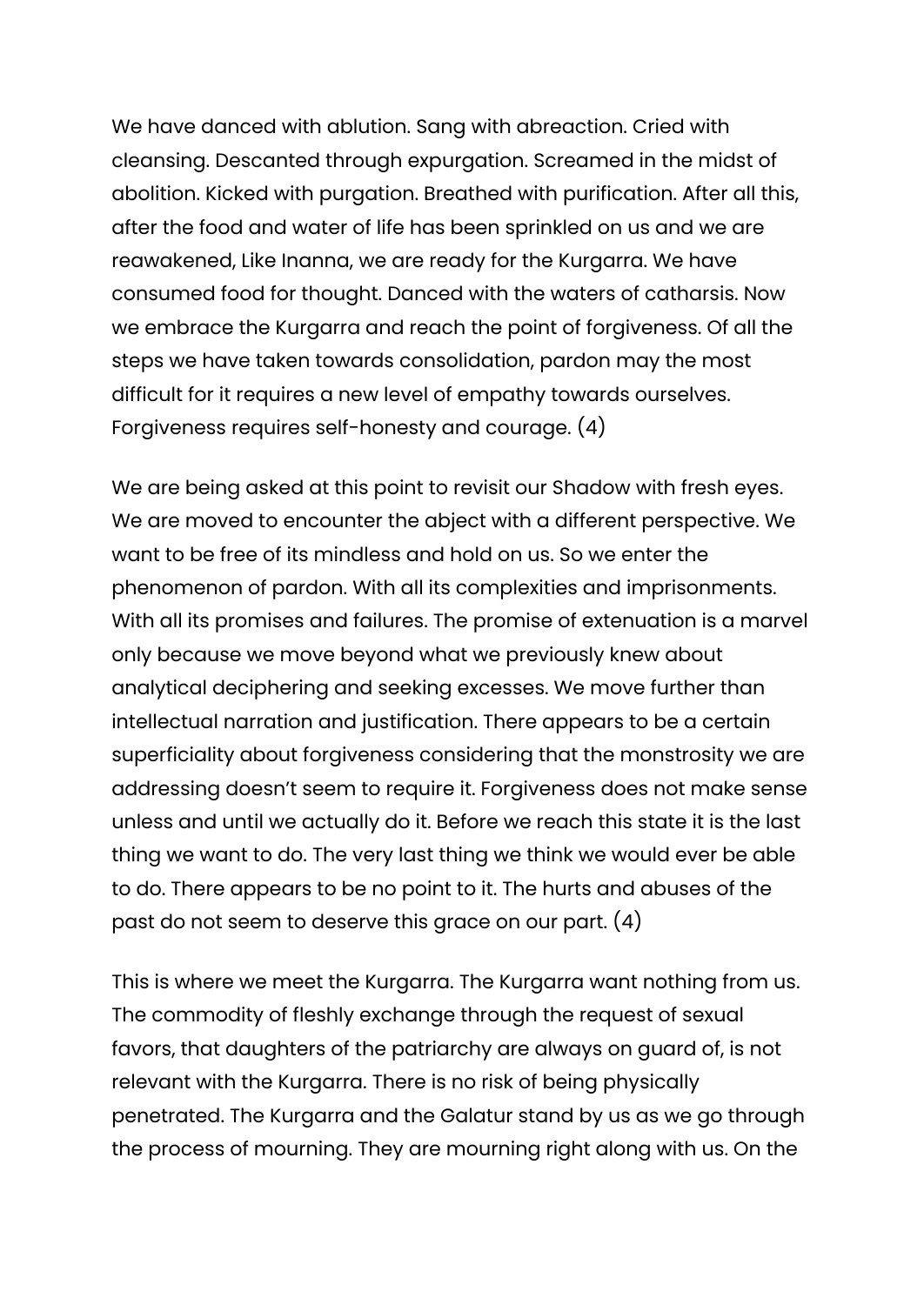other side of our bereavement they impart with us a deep empathy. Empathy for the path that we have had to travel. The brave self-exploration we have shown in times of psychic turmoil. The painful transitions we have made. Now they return the gifts of all that work (7).

The Kurgarra represents that inner part of us that is beyond gender, beyond subjugation. Beyond the supposed irrationality of our encounter with the Other. Our experience is recognized with eyes of deep love and empathy. We are bathed in the fresh insights of affinity, appreciation, and communion with our new selves. We forgive our own contravention. We forgive the ways we have harmed ourselves. We stand ready to forgive the inner voice of impossible standards and unrelenting meanness (7).

Once we have moved towards a new love and antipathy of ourselves we can now allow it to be directed towards others. With guided patience and determination, we learn to pardon the wrongs done against us. The faces of people that represented the inner ugliness now searches for the full light of the healing Sun to be nourished and absolved. This is not simple, though the results may lead to poetry. This is honest self-care. This is taking steps to ensure that the possibility of a dramatic reencounter with the Other, the effects of which leave us spinning, can be softened. We hope through this process of pardon we may prevent future evils form being recreated in our lives, in our psyches, and in the lives of others. We are breaking a powerful, forceful, habitual, endless cycle. This is an active process in that it requires that we be willing to look ahead to the future as active participants while honoring the very real losses of the past. These losses, these realizations, and these remembrances. They strengthen us. (4)

The past is revisited, reworked, reinvented, re-imagined, rethought, reawakened, revived, and revised. We take these steps so that we are clear to ourselves what exactly we are choosing to forgive. Forgiveness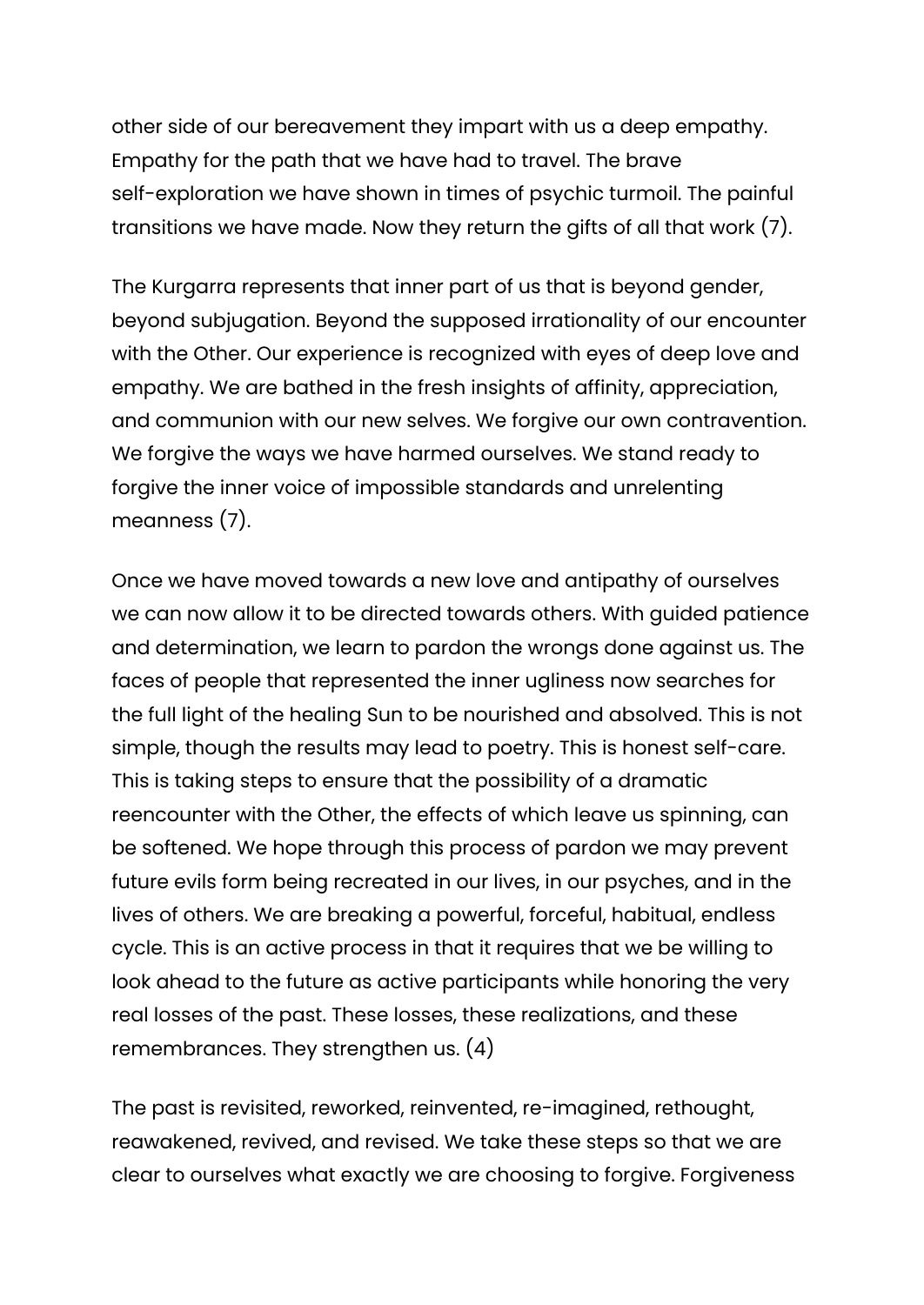has a purpose that calculated thought and rationality cannot make sense of. Where we cannot forgive completely, we forgive to the extent that we can. We do this to the admeasurements that we are capable, while remaining gentle with ourselves (4). This is the greatest lesson of this time. To allow the inner Kurgarra to come forth. The Kurgarra, who are created from the dirt underneath the fingernail of Enki. The Kurgarra, who is the physical representation of a consciousness that is not only beyond gender, but also in the act of being genderless, can represent the full spectrum of gender. The Kurgarra, who are the very basis of emotional life and the most gorgeous representation of the loving material that can be found in the hidden, disregarded, deemed useless parts of us (7).

It is the Kurgarra who allow the inner aspect of ourselves that is filled with total love and compassion for each and every loss we have felt to dominate. We do this, acknowledge and revere our own Kurgarra, as an act of supreme self-love. We allow our Kurgarra to heal us through its actions of witnessing and mourning. We are at a crossroad, ready for the ultimate embrace. The truth that we were previously given has been shattered. We come to know a new truth. We are ready to take hold of a greater truth and a greater freedom based in self-respect, self-awareness, and self-healing. This is a truth we have earned. It is truth based in a key of wisdom that has come through a direct result our own experience. It is truth par excellence.

The mythology of Goddess Inanna is elaborate. Her stories do not only show her as a passive rider towards her own death. There is another aspect of her, as active divine feminine, that is celebrated (6). This is the other side of the feminine. Feminine energy as active, affecting, stimulating, and inspiring. An energy that is transformative and regenerative. It is Goddess as muse, as creative fuel, boundless imagination, heart-rending joy, ethereal passion, and exhilarating risk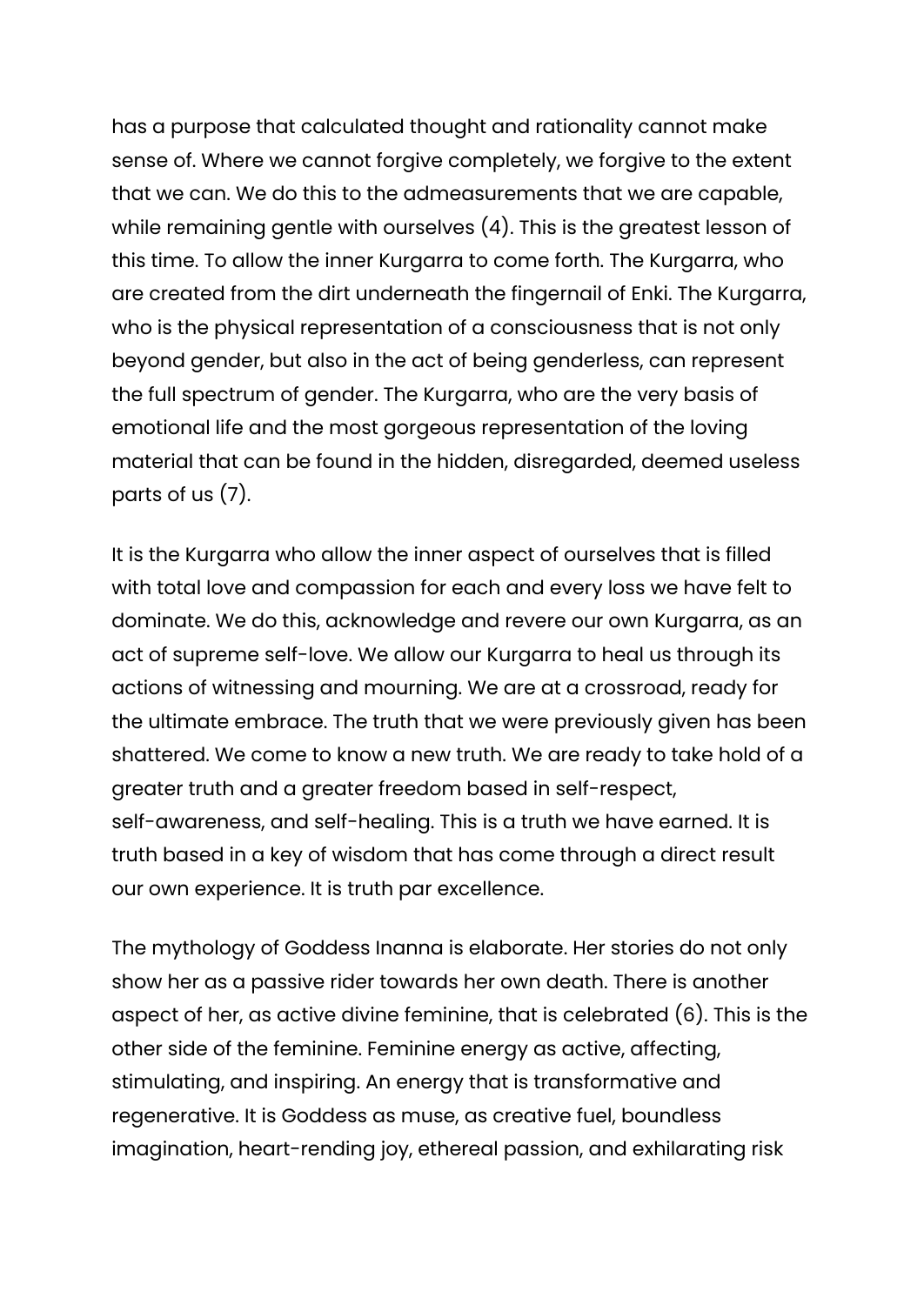(8). The feminine has it's own yang. Exploration of the underworld and a willingness to explore one's most suppressed, rejected inner-Other leaves Inanna with gifts. The gifts come through embracing that which has been hidden. By identifying the part of her that must die, Inanna is reborn whole. Now metamorphosed, a woman finds that her receptive yin energy works in balance and harmony with her inner, assertive, and self-caring feminine yang. The source of her newfound faculty is entirely within. She finds a source of power and assertion that is outside the animus and free from the conditioning of patriarchy. (7).

The active sacred feminine can only be reached through its converse. Inanna must journey to the underworld. She must descend into the realm of the unknown other, for this is where she will find the source of her newfound strength and power. Inanna must confront all those things within her that she rejects. She must die to her old identity based in what she thought she was and what she thought she knew of herself. Inanna must start again, at ground zero, if she is ever to find herself. It is this life- death- rebirth passage that forms the route to claiming her assertive, divine feminine. Inanna dies to her birthright to become the beneficent Goddess (7).

This process is sacred. It is sacred to go the depths of our psyche in our most disillusioned moments. The inward journey is the yin path. It is the way to return to the earth. The path of magic. Towards a realm where we instinctively know that miracles are celebrated. Inanna went on her descent as many women today descent, into the ugliest, angriest, and most disordered aspect of ourselves. There we will find beauty, magnificence, eloquence, and splendor steeped within the filth. Truth and self-respect where there are lies, disillusion, and betrayals. It is a paradox. There may appear to be no purpose or meaning to it . Inanna herself turns to rotted meat, hanging on a hook. A dreaded, smelly, puss-filled corpse (7). There is no life worthy to live. Inanna has